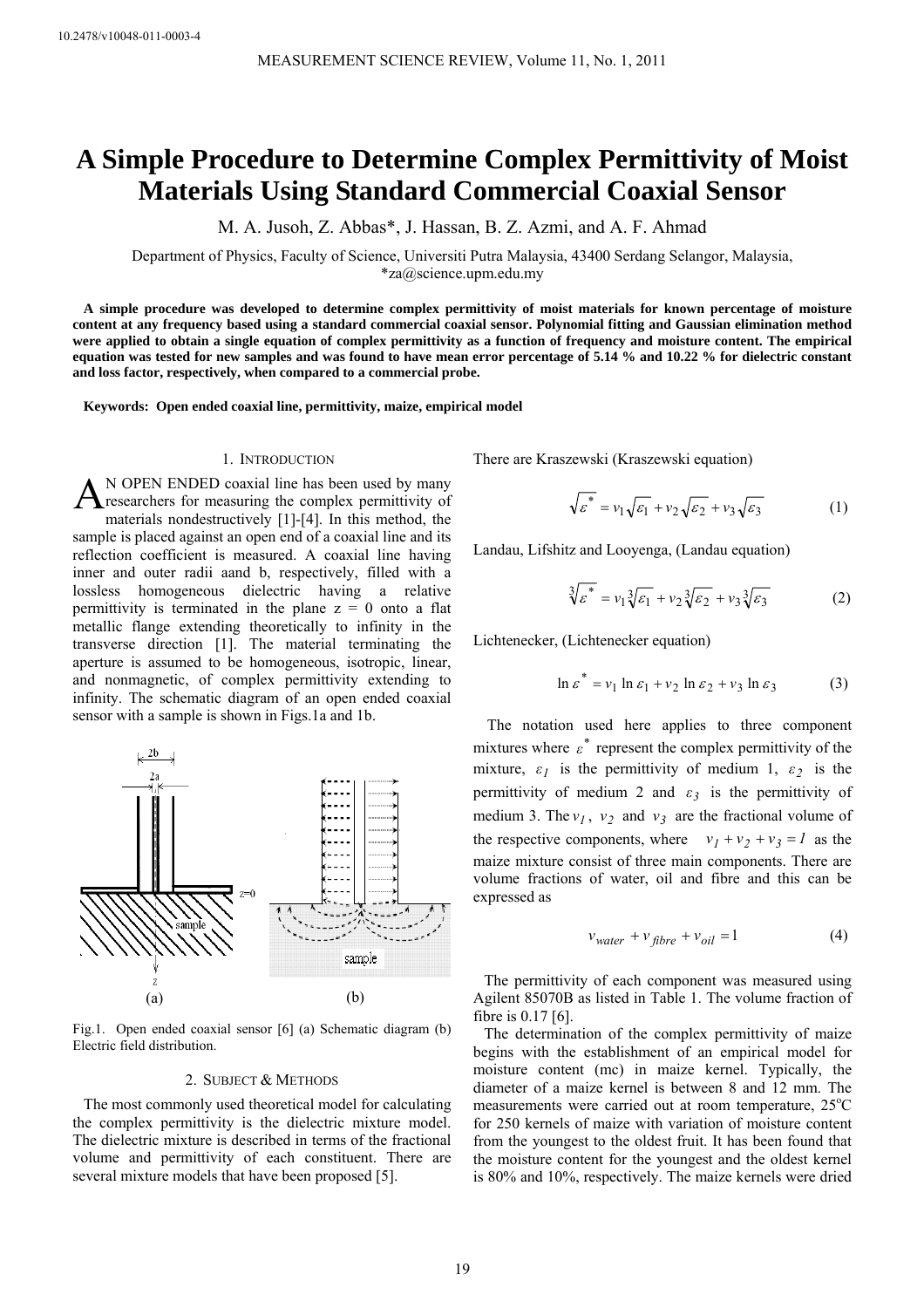at  $103 \pm 1$ <sup>o</sup>C up to 72 hours using the air oven technique in accordance with the American Association of Cereal Chemist (AACC) techniques 44-15A [7].

Table 1. Dielectric constant and loss factor of water, oil and fibre at different frequencies

| Freq<br>(GHz)  | $\mathcal{E}_I$ (water) | $\epsilon$ <sub>2</sub> (oil) | $\mathcal{E}_3$ (fibre) |
|----------------|-------------------------|-------------------------------|-------------------------|
|                | 78.2804 - 3.7957i       | $2.8977 - 0.1852i$            | 3.9915 - 0.6372i        |
| $\mathcal{D}$  | 77.6916 - 7.5552i       | 2.8193 - 0.1784i              | 3.7943 - 0.5728i        |
| $\mathcal{R}$  | 76.7273 - 11.1869i      | $2.784 - 0.192i$              | 3.5902 - 0.5785i        |
| $\overline{4}$ | 75.4209 - 14.6423i      | 2.7739 - 0.1969i              | $3.5247 - 0.6014i$      |
|                | 73.8031 - 17.9119i      | 2.7489 - 0.24i                | 3.4024 - 0.5588i        |

The commercial sensor configuration and the calculation of permittivity were initially calculated using the procedure given in [8] for the frequency ranges 1 GHz to 5 GHz at room temperature. It has been found that the dielectric constant and loss factor changes with frequency in a linear form and the  $4<sup>th</sup>$  order polynomial form, respectively, as shown in Figs.2 and 3. Relationship between the dielectric constant and loss factor with frequency can be described as

$$
\varepsilon'(\mathbf{mc}, f) = \mathbf{A}(\mathbf{mc})f + \mathbf{B}(\mathbf{mc})
$$
 (5)

$$
\varepsilon''(\text{mc}, f) = C(\text{mc}) f^4 + D(\text{mc}) f^3 + E(\text{mc}) f^2 + F(\text{mc}) f + G(\text{mc})
$$
 (6)

and

where, *A, B, C, D, E, F,* and *G* are unknown variables that will be determined.

## 3. RESULTS AND DISCUSSION

 $\varepsilon'(mc, f) = A(mc)f + B(mc)$  (5) non-uniform. This is usually attributed to the effect of bound The relationship between both dielectric constants,  $\varepsilon'$  and loss factor,  $\varepsilon''$  of maize from 1 GHz to 5 GHz at various percentages of moisture content is shown in Figs.2a and 2b. It has been observed that the dielectric constant and loss factor are almost constant at low moisture content except for high moisture content. It is due to the small dispersion at low moisture content. The loss factor,  $\varepsilon''$ , decreases at low frequency, but increases again at 2 GHz. This behavior is influenced by ionic conductivity at lower frequencies, around 2 GHz, since the dielectric properties in agricultural products are primarily influenced by their ionic conductivity of fluids contained in their cellular structure [2]. The dielectric losses decrease with frequency according to  $[9]$  due to ionic conductivity. At low moisture content, it is difficult to measure moisture content since the moisture content in a maize kernel is non-uniform. That is why the increasing is not uniform at moisture content below 30%, whereby there is only a small difference between 17% and 22% moisture content, but the difference is much greater between 22% and 24% moisture content. This is probably due to the lack of accuracy of the Agilent coaxial probe sensor for reflection measurement of samples having low moisture, since the moisture content in a maize kernel is water detailed in [10]. Thus, this work only considers moisture content range between 32% and 80% moisture content. 0  $\sigma \omega^{-1} \varepsilon_0^{-1}$ 

Noisy behavior that occurs in 56% and 59% moisture content as shown in Fig.2 is probably caused by measurement errors during experimental work.



Fig.2. Relationship between (a) dielectric constant and (b) loss factor at various moisture contents for a maize kernel.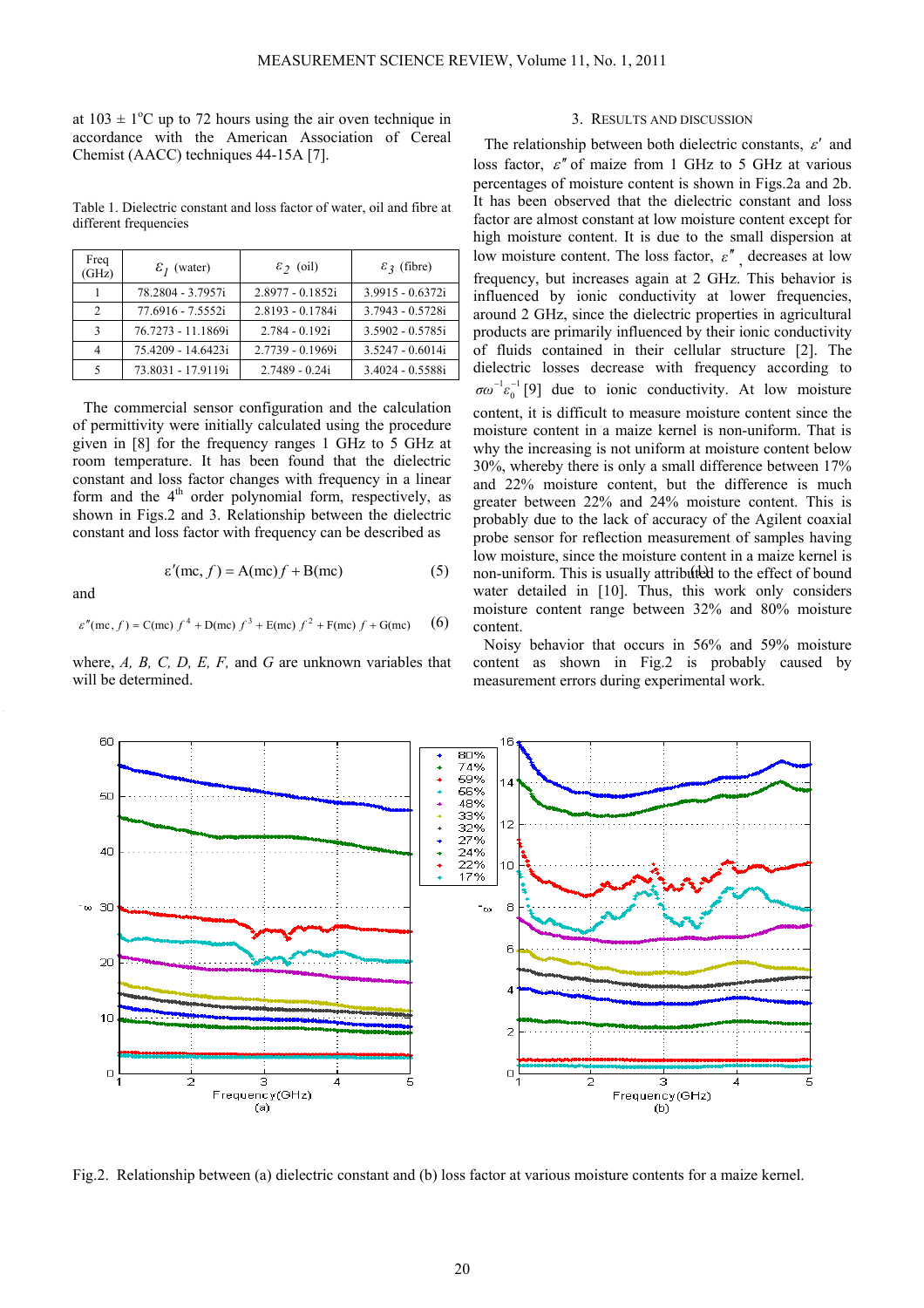| $\varepsilon^*$      | $(A, B, C, D, E, F \text{ and } G)$                                                                                                                      |
|----------------------|----------------------------------------------------------------------------------------------------------------------------------------------------------|
| $\varepsilon^\prime$ | $A = 9.0913 \times 10^{-7}$ mc <sup>4</sup> - 1.9672 $\times 10^{-4}$ mc <sup>3</sup> + 1.4922 $\times 10^{-2}$ mc <sup>2</sup> - 0.4870mc + 4.943       |
|                      | $B = -1.4572 \times 10^{-6}$ mc <sup>4</sup> + 6.4072 × 10 <sup>-4</sup> mc <sup>3</sup> - 6.4415 × 10 <sup>-2</sup> mc <sup>2</sup> + 2.9131mc - 32.071 |
| $\varepsilon''$      | $C = 1.3796 \times 10^{-7}$ mc <sup>4</sup> - 3.0113 $\times 10^{-5}$ mc <sup>3</sup> + 2.2756 $\times 10^{-3}$ mc <sup>2</sup> - 0.0668mc + 0.6214      |
|                      | $D = -2.2409 \times 10^{-6}$ mc $^4 + 4.7203 \times 10^{-4}$ mc $^3 - 3.4442 \times 10^{-2}$ mc $^2 + 0.9797$ mc $- 8.9526$                              |
|                      | $E = 1.1238 \times 10^{-5}$ mc <sup>4</sup> - 2.3274 $\times 10^{-3}$ mc <sup>3</sup> + 0.1668mc <sup>2</sup> - 4.6510mc + 41.954                        |
|                      | $F = -1.8791 \times 10^{-5}$ mc <sup>4</sup> + 3.8955 $\times 10^{-3}$ mc <sup>3</sup> - 0.2791 mc <sup>2</sup> + 7.7051 mc - 68.850                     |
|                      | $G = 2.0664 \times 10^{-6}$ mc <sup>4</sup> - 5.3044 $\times 10^{-4}$ mc <sup>3</sup> + 4.4260 $\times 10^{-2}$ mc <sup>2</sup> - 0.9674mc + 6.0431      |

Table 2. Unknown variable as a function of moisture content for real and imaginary part of complex permittivity

The unknown variables *A, B, C, D, E, F,* and *G* were determined using the Gaussian Elimination method. The unknown variables as a function of moisture content are tabulated in Table 2. The empirical fitting for the determination of complex permittivity was established as described in Table 2. The empirical model was used to estimate the complex permittivity as a function of moisture content and was compared with measured and calculated permittivity that were found using selected mixture models such as Kraszewski, Landau and Lichtenecker.



Fig. 3. Relationship between (a) dielectric constant and (b) loss factor with moisture content for experimental results, mixture models (Kraszewski, Landau and Lichtenecker) and empirical fitting at 5 GHz.

The result for the empirical model shows a good agreement with experimental results compared with the mixture model for both dielectric constant and loss factor. It is clearly shown in Fig. 3, whereby the empirical fitting is the closest to the measured data. The accuracy of the empirical model can be described using relative error. The relative error for the empirical model and mixture model is based on the measurement data as described in (7).

$$
relative\ error = \left| \frac{Measured - X}{Measured} \right| \tag{7}
$$

where the measured data was obtained from Agilent 85070B and X is either Kraszewski, Landau, Lichtenecker or empirical fitting. The comparisons of the relative error for empirical model, Kraszewski mixture model (1), Landau mixture model (2) and Lichtenecker mixture model (3) are shown in Tables 3 and 4 for the dielectric constant and loss factor, respectively.

Table 3. Relative error for calculated dielectric constant

|       | Dielectric constant |        |         |         |  |
|-------|---------------------|--------|---------|---------|--|
| MC(%) | Empirical           | Eq. 1  | Eq. $2$ | Eq. $3$ |  |
| 32    | 0.0099              | 0.5361 | 0.2748  | 0.2545  |  |
| 33    | 0.0383              | 0.4851 | 0.2445  | 0.2815  |  |
| 48    | 0.0684              | 0.6236 | 0.3773  | 0.2183  |  |
| 56    | 0.0618              | 0.6272 | 0.4108  | 0.2010  |  |
| 59    | 0.0880              | 0.4216 | 0.2720  | 0.2724  |  |
| 67    | 0.0164              | 0.4930 | 0.3506  | 0.2126  |  |
| 72    | 0.1189              | 0.2898 | 0.2314  | 0.2868  |  |
| 80    | 0.0095              | 0.2787 | 0.2397  | 0.2522  |  |
| Mean  | 0.0514              | 0.4694 | 0.3001  | 0.2474  |  |
|       |                     |        |         |         |  |

Table 4. Relative error for calculated loss factor

|          | Loss factor |        |         |         |  |
|----------|-------------|--------|---------|---------|--|
| $MC(\%)$ | Empirical   | Eq. 1  | Eq. $2$ | Eq. $3$ |  |
| 32       | 0.0035      | 0.3432 | 0.5164  | 0.7477  |  |
| 33       | 0.0360      | 0.3615 | 0.5284  | 0.7544  |  |
| 48       | 0.0798      | 0.2331 | 0.3992  | 0.6745  |  |
| 56       | 0.2743      | 0.1191 | 0.2834  | 0.5884  |  |
| 59       | 0.0875      | 0.2589 | 0.3882  | 0.6390  |  |
| 67       | 0.0769      | 0.2832 | 0.3846  | 0.6049  |  |
| 72       | 0.1310      | 0.2390 | 0.3301  | 0.5431  |  |
| 80       | 0.1288      | 0.1671 | 0.2373  | 0.4208  |  |
| Mean     | 0.1022      | 0.2506 | 0.3834  | 0.6216  |  |